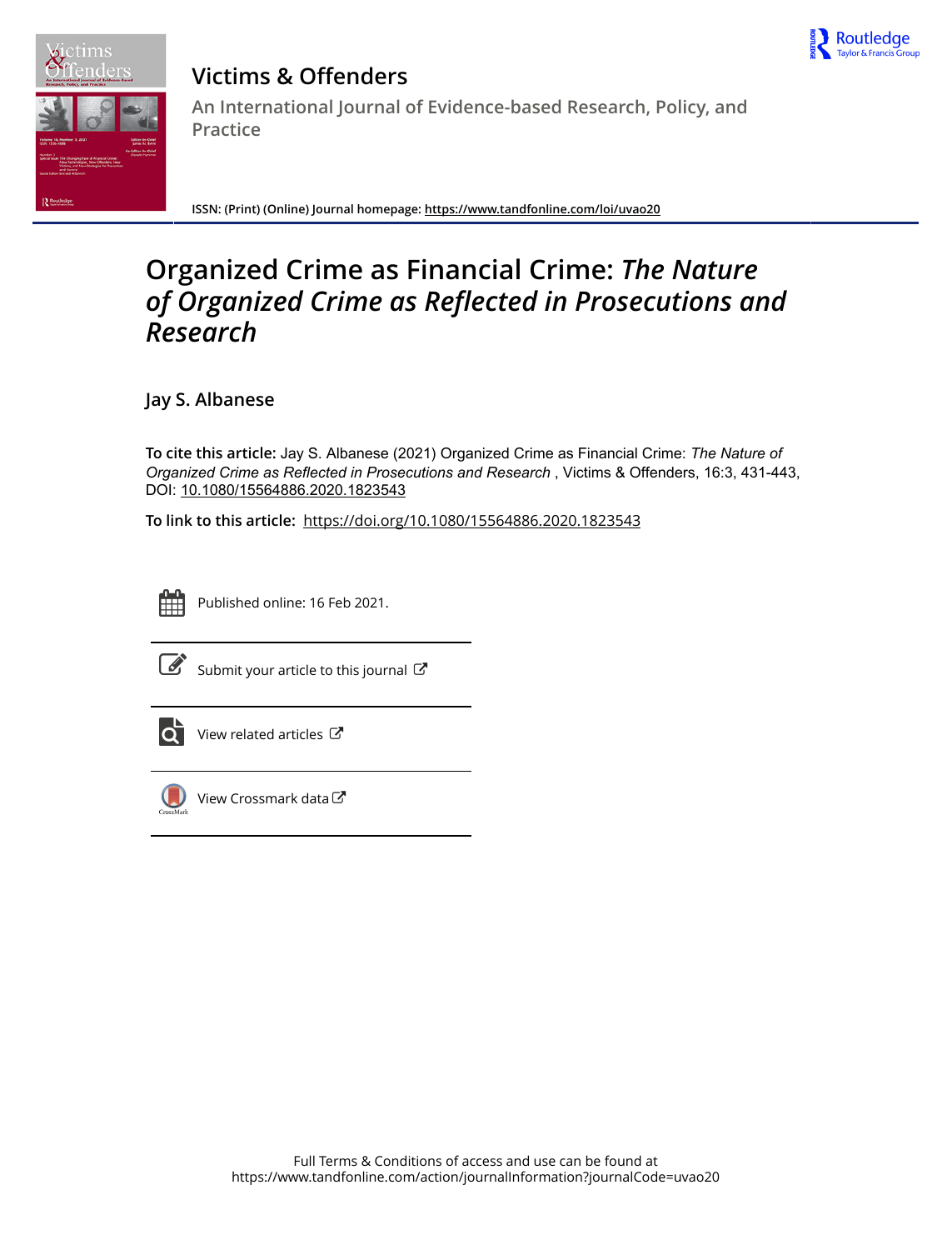

Check for updates

## **Organized Crime as Financial Crime:** *The Nature of Organized Crime as Reflected in Prosecutions and Research*

#### Jay S. Albanese iD

Wilder School of Government & Public Affairs, Virginia Commonwealth University, Richmond, Virginia, USA

#### **ABSTRACT**

Organized crime is a financial crime because its objective is profit or other material gain. The provision of illicit goods and services dominates organized crime profit making. Sometimes an organized crime offense is directed at power or intimidation (in cases such as racketeering or extortion), but these actions are designed to ensure the survival and profitability of an ongoing criminal enterprise. Therefore, organized crime has important similarities to the white-collar forms of financial crimes. What has been lacking in organized crime research is a comparison of actual cases of organized crime (i.e., prosecutions and convictions) to determine the extent to which organized crime prosecutions correspond to the specific offenses being researched on organized crime. An entire calendar year of organized crime prosecutions and published research articles are examined to evaluate their similarities and differences. In addition, aspects of organized crime prosecutions reveal important similarities and differences from other forms of financial crime.

#### **KEYWORDS**

organized crime; financial crime; white-collar crime; prosecution

## **The problem**

Organized crime is a generic term like pornography. It has an amorphous meaning and often is not defined clearly in law, if at all. The result is imprecision. What distinguishes organized crime from other crimes? What makes organized crime "organized"? How do we determine trends in organized crime?

<span id="page-1-1"></span><span id="page-1-0"></span>A consensus definition of organized crime was derived from the work of multiple authors over the years. In succinct form, organized crime is a continuing criminal enterprise with several important elements (Albanese, [2015](#page-10-0); Finckenauer, [2005](#page-11-0); Hagan, [1983;](#page-11-1) Maltz, [1985;](#page-12-0) Von Lampe, [2000\)](#page-12-1).

- (a) Planned, rational acts committed by groups of individuals.
- (b) The crimes committed often respond to public demand for illicit goods and services.
- (c) The objective of the crimes is financial or material gain.
- (d) Corruption and intimidation are used to protect ongoing criminal enterprises.

It is crucial to recognize that organized crime seeks financial gain as an objective, unlike terrorism, some hate crimes, or other forms of organized criminal behavior which is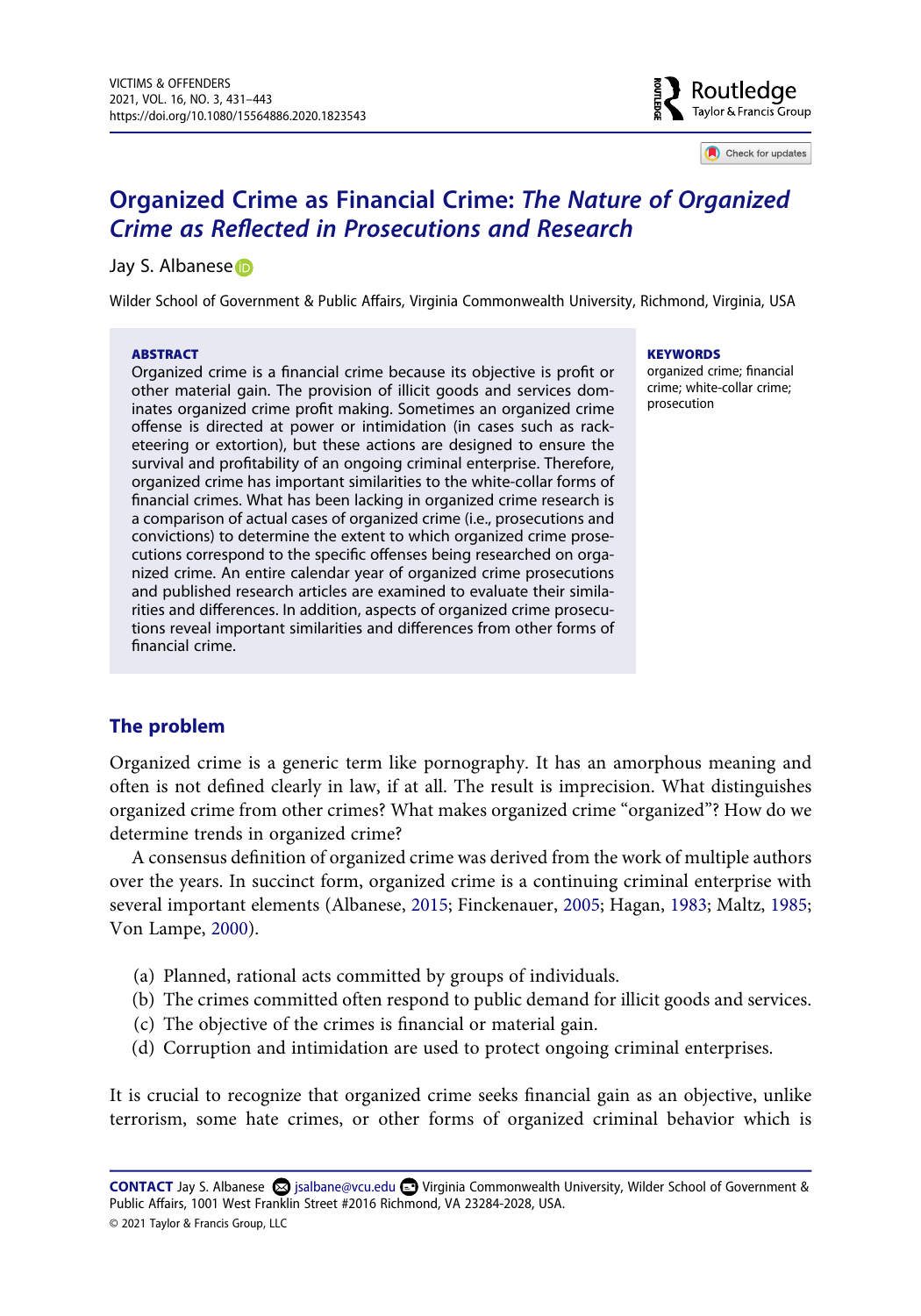centered around ideology or political objectives. In this regard, organized crime and whitecollar crimes are similar, given their financial objectives.

<span id="page-2-6"></span><span id="page-2-0"></span>On the other hand, white collar and organized crimes have important differences. There are multiple definitions of white-collar crime, some including occupational settings, abuse of power, the offender's social status, and inclusion or exclusion of government misconduct (Albanese, [1995;](#page-10-1) Benson & Simpson, [2018](#page-11-2); Friedrichs, [2010](#page-11-3); Geis, [1992;](#page-11-4) Hirschi & Gottfredson, [1987](#page-11-5); Steffensmeier, [1989;](#page-12-2) Sutherland, [1940\)](#page-12-3). The term "economic crime" is used instead of white-collar crime by some investigators to focus more on the nature and objective of the crime, rather than by the nature of the perpetrator (Chambers, [2012;](#page-11-6) Edelhertz, [1980;](#page-11-7) Engdahl & Larsson, [2016;](#page-11-8) Kryvoi, [2018\)](#page-11-9).

<span id="page-2-9"></span><span id="page-2-5"></span><span id="page-2-4"></span>U.S. Attorney's Offices, under the supervision of the Department of Justice, are inclusive in the cases they consider part of the organized crime problem. These cases deal with both traditional and non-traditional organized criminal groups, as well as illegal drug trafficking prosecutions. Federal prosecutions focus particularly on the importation of illegal narcotics, interstate, large-scale or organized drug trafficking, or individuals or groups that use violence in the course of drug dealing, as well as other kinds of illegal or banned goods (U.S. Department of Justice, [2020\)](#page-12-4). State and local jurisdictions prosecute the vast majority of drug offenders, so the U.S. Attorney's Offices focus their efforts on interstate, international, organized crime offenders, and cases involving the diversion of prescription drugs for illegal sale. Therefore, prosecutions of organized crime in the US are generated by both organized crime *group* activity, as well as by the nature of *crimes* committed (organized trafficking in illicit goods and services).

#### **The literature**

<span id="page-2-3"></span><span id="page-2-1"></span>Organized crime has a folklore and mythology surrounding it, involving ethnicity, national origin, trafficking illicitly in goods and services, and extortion threats (Albini & McIllwain, [2013](#page-11-10); Catino, [2019](#page-11-11); Finckenauer, [2007;](#page-11-12) Nicaso & Danesi, [2017](#page-12-5); Viano et al., [2004\)](#page-12-6). These are terms not associated with white-collar crime or financial crimes in general, even though organized crime has the same objective of financial gain.

<span id="page-2-10"></span><span id="page-2-8"></span><span id="page-2-7"></span><span id="page-2-2"></span>There has been much discussion and debate about the true nature and status of organized crime. Are organized crime activities shifting more toward economic crimes, such as cybercrime and fraud, or does it remain focused on illicit trafficking of goods and services? There are multiple known cases of transnational frauds committed by criminal groups or networks, but it has not been determined whether this is typical or aberrant behavior in the world of organized crime. Likewise, there is commentary on the rise (or fall) of mafia groups, street gangs, prison gangs, and transnational groups operating in the US. Many reports are based on anecdotal evidence, so it is difficult to distinguish particular incidents from actual trends (Asmann et al., [2020;](#page-11-13) Behar, [2020](#page-11-14); Belger, [2019](#page-11-15); Muggah, [2020](#page-12-7)). These are all empirical questions, which require evidence to support or refute. A lack of systematic data collection leaves researchers to generate data based on available information, resulting in many small-scale, and regional studies, and the speculation of experts (Kumar & Tidey, [2020](#page-12-8); Mahadevan, [2020](#page-12-9); Tilley & Hopkins, [2008](#page-12-10); Weber & Kruisbergen, [2019](#page-12-11)). These studies are quite useful, but they cannot paint a big picture of trends across a large area. The result has been a reliance on organized crime research on official data or interviews with public officials and, less often, on offenders and victims. Windle and Silke ([2019](#page-13-0)) found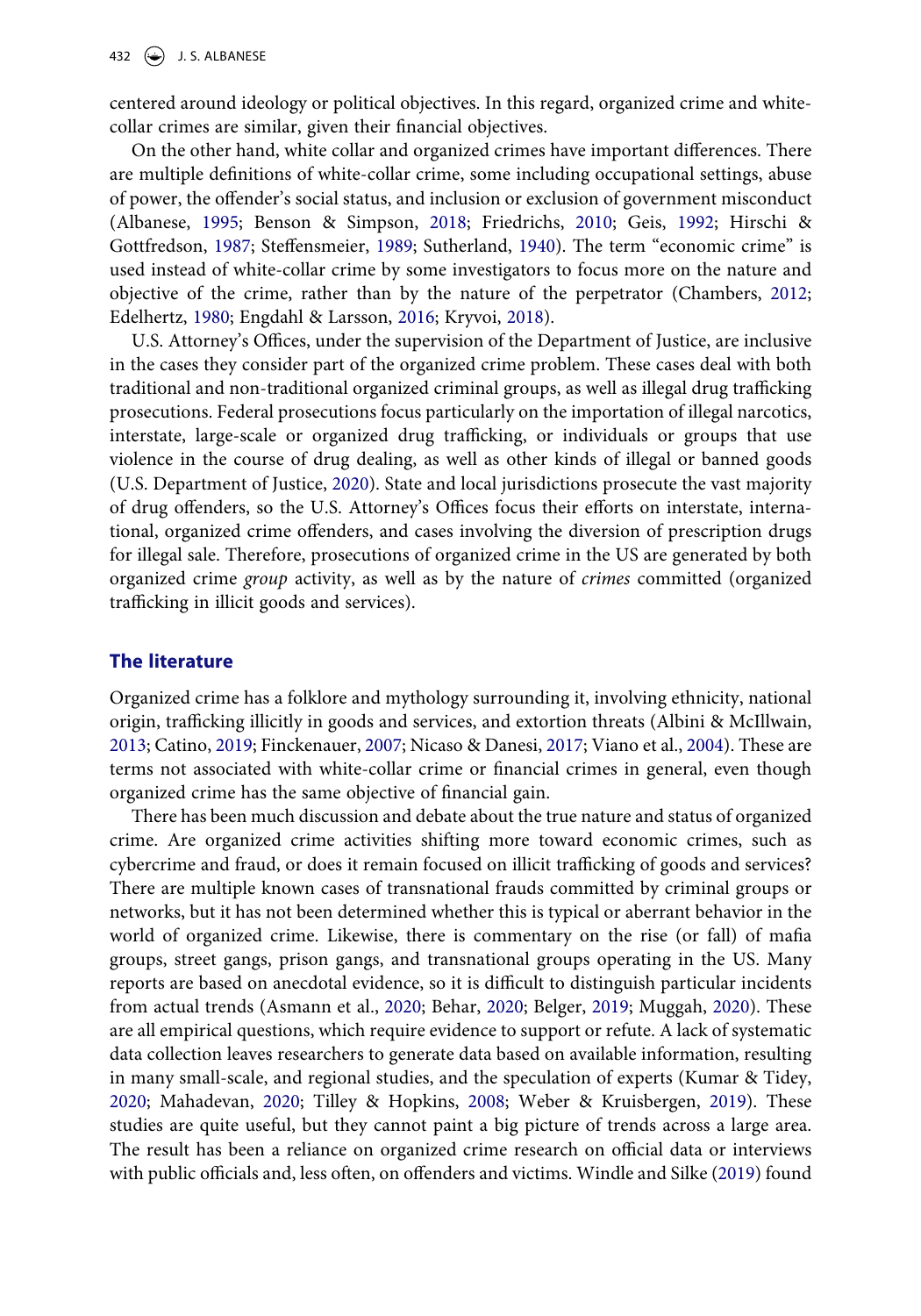in their review of 160 published research articles on organized crime that "secondary analysis of open-access documents has overwhelmingly dominated the field" (p. 410). The reason for this situation, of course, is the lack of available funding in most locations around the world (including the US) to support original data collection on organized crime. This leaves researchers in the position of carrying-out small-scale empirical studies, or attempting larger studies based on existing data, usually using government sources for data.

The existing research on organized crime reveals that much attention is devoted to particular types of organized crime. This finding was empirically determined, after a review was undertaken (for this manuscript) of all the published articles (in English) in four research journals that focus primarily on organized crime issues, plus a broader search of journals indexed by EBSCO Academic Search Complete. Articles were evaluated for their central focus on specific types of organized crime activities (some articles focused on more than a single type). They are summarized in [Figure 1](#page-3-0).

[Figure 1](#page-3-0) indicates that 58 organized crime research articles were published in journals in 2019. These 58 articles focused on 11 different types of organized crime activity with racketeering/extortion being the most common and tobacco smuggling and retail theft the least. It is not surprising that so many articles focused on racketeering/extortion because the articles focused on how groups and networks organize, structure themselves, and operate. The remaining substantive crimes addressed in these various studies reveal that organized crime research is focused on a circumscribed list of offenses. The substantive crimes carried out vary widely across the six continents covered by these research studies

<span id="page-3-0"></span>

**Figure 1.** Types of organized crime found in research journals.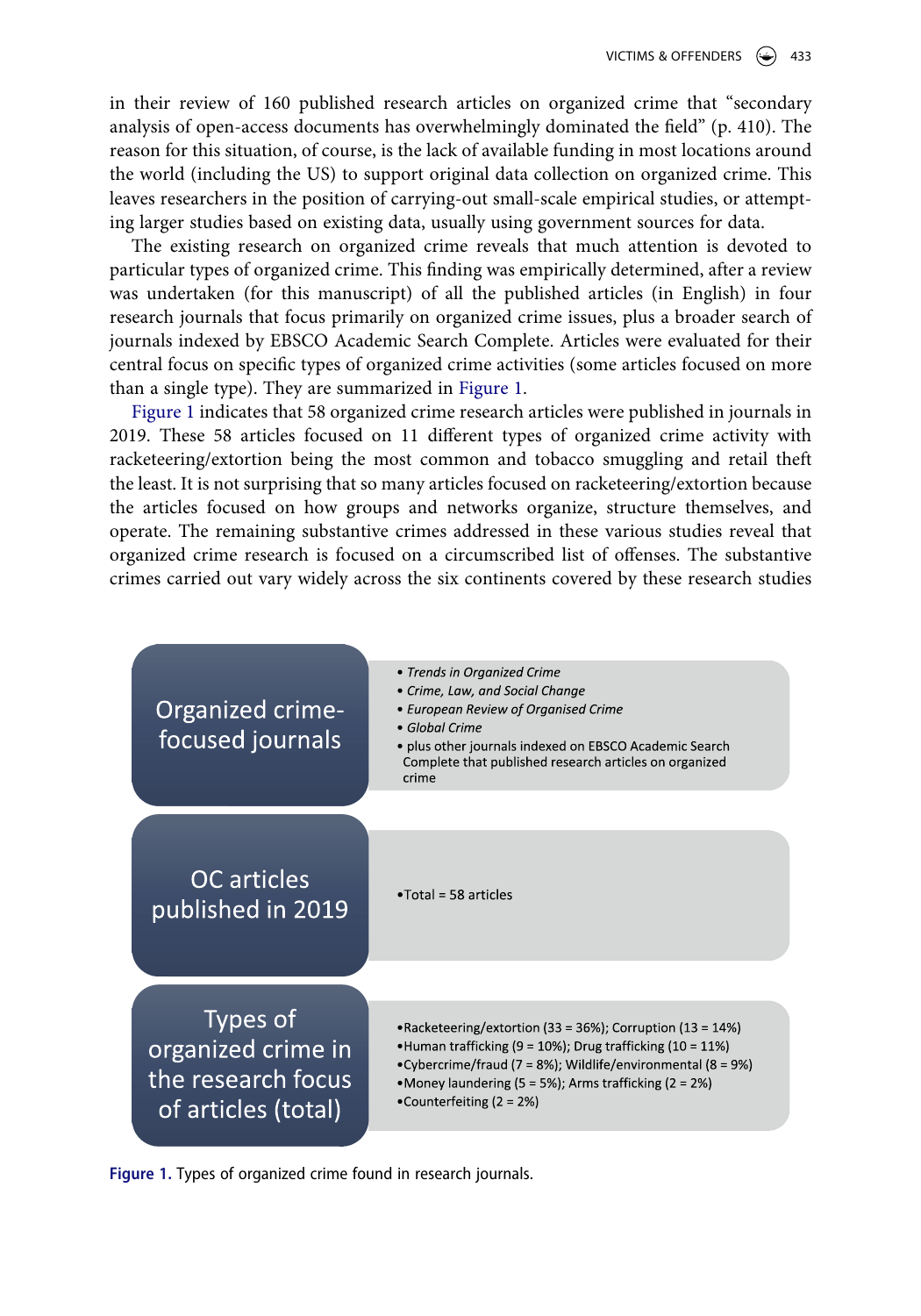434  $\left(\bigoplus$  J. S. ALBANESE

(the bulk of which are focused on a single country or region within a country). This summary paints a very broad picture of the nature of organized crime research published during 2019, understanding that some additional research articles may have appeared in other journals not indexed by the sources used.

The current study next attempted a large-scale examination of all organized crime criminal cases that occurred during 2019. These cases are empirically justified for inclusion in that they have all met a burden of proof (probable cause for arrest or indictment, and proof beyond reasonable doubt for conviction). Therefore, the cases in this sample reflect actual organized crime conduct, rather than opinions and speculations. Second, this study will compare its findings on the characteristics of specific cases to the nature of the research studies published in journals, and also the interviews and opinions with experts and others on the current state of organized crime.

#### **Methods**

This study is focused on determining the current characteristics of organized crime by evaluating actual criminal cases in which a burden of proof has been reached, which include organized crime as a central feature. Using the government's own classification in determining whether a case was related to organized crime, every press release issued by a U.S. Attorney's Office that contained anywhere the term "organized crime" was coded. This was a painstaking process that required a review of every document released that contained this phrase. Most of these documents reported on specific cases relevant to the current research. Others were announcements of new task forces, or other community or government initiatives that were excluded from this analysis. As a result, this sample includes only cases involving organized crime in some way that occurred over a single calendar year.

<span id="page-4-0"></span>U.S. Attorney's Offices invariably issue a press release when an organized crime case results in an arrest, indictment, conviction, or sentence. Interviews with former career Department of Justice (DOJ) prosecutors confirmed that cases involving public corruption or organized crime result in wide dissemination (Albanese & Artello, [2019\)](#page-11-16). This occurs for two primary reasons: the U.S. Department of Justice has specialized units dealing with organized crime, and there is great public interest in organized crime cases, so it provides the DOJ with an opportunity to demonstrate and publicize its work against organized crime.

Data are presented here to examine the extent to which research discussions about organized crime match the organized crimes found in practice. The U.S. government does not systematically make available charging documents, indictments, guilty pleas, or sentencing memos in systematic fashion. Details from available cases involving organized crime cannot be separated from other cases with any efficiency using government records. Similarly, news media reports are not comprehensive and their coverage varies widely around the country, making it an incomplete data source. The written releases from U.S. Attorney's Offices are a comprehensive alternative in that they include all organized crime cases, and they also include the names of principals in those cases. This enables the connecting of multiple defendants involved in a single criminal scheme, who are prosecuted, convicted, or sentenced at different times, avoiding double-counting.

There are 94 U.S. Attorney's Offices in the United States, distributed geographically across the country. Each office's output was reviewed for this study, resulting in 1,451 total reports involving organized crime cases identified in this analysis. The nature of the project is more complicated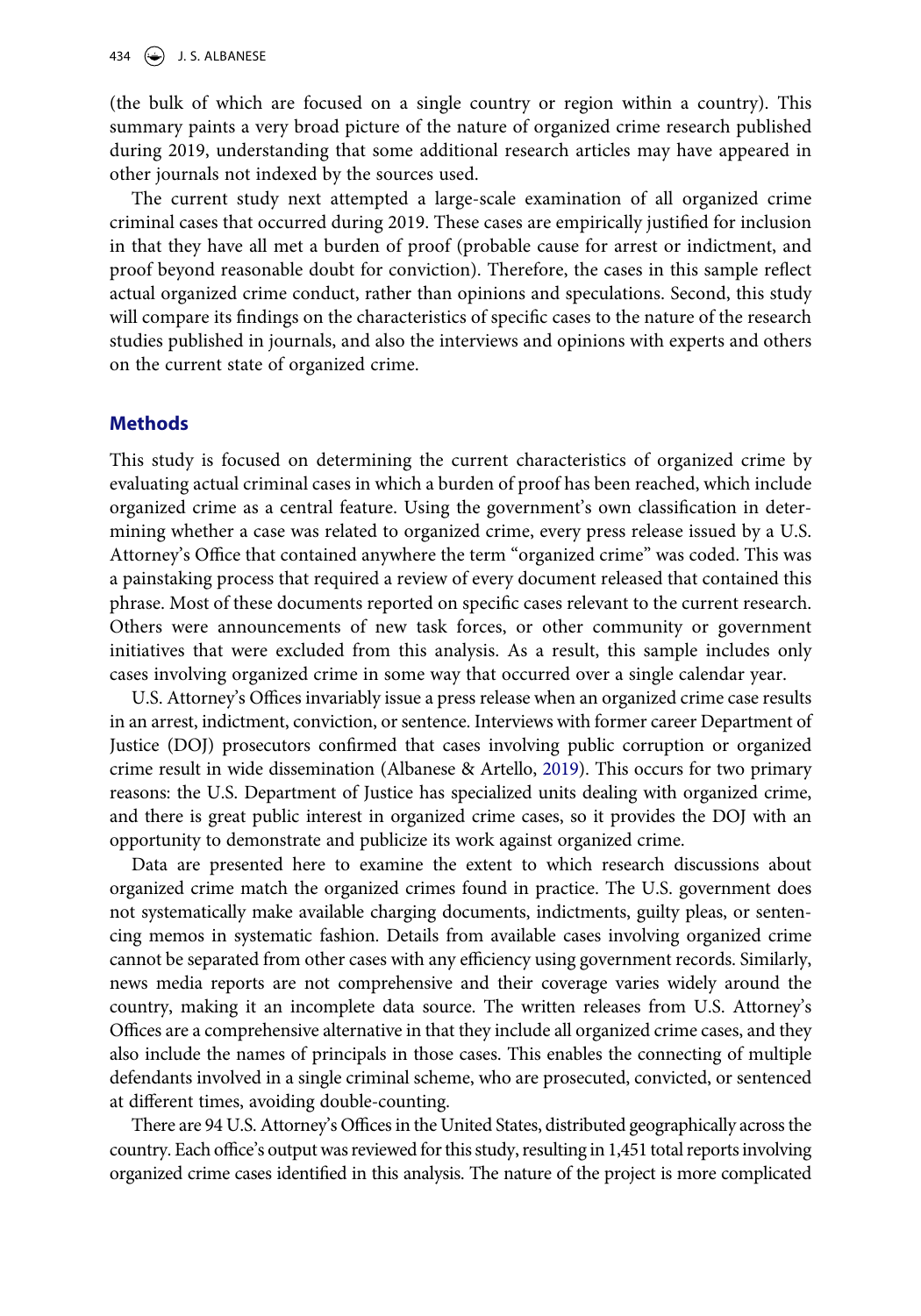than it appears, given that an arrest, indictment, conviction, or sentence might result in separate press releases on a single case at different stages of the criminal process. In addition, organized crime cases usually involve multiple defendants. The scope of this effort involved careful review of a large number of cases, the descriptions and multiple locations of the criminal operations, and the need to combine individual defendants into distinct criminal schemes. For example, 10 defendants might be charged, arrested, indicted, or convicted at different times, but the review of documents reveals they were part of a single criminal scheme. In these cases, we merged the documents that referred to the same case, but simply reported on different stages of criminal procedure. We were interested in distinct cases (organized crime events or incidents), rather than individual defendants.

Given the large number of cases, only those that occurred over a single calendar year (2019) were analyzed for this study. Therefore, the research design is cross-sectional, although it includes every organized crime case occurring over 12 months.

#### **Findings**

Organized crime cases were brought in nearly every U.S. region in 2019, but the cases are not evenly distributed. Some regions had very few cases, while others had large numbers. [Table 1](#page-5-0) reveals that only 10 of the 94 federal judicial districts accounted for nearly half of all cases brought. In addition, the cases are not concentrated in large urban areas, as one might assume. Jurisdictions such as West Virginia, Western Pennsylvania, North Carolina, and New Hampshire were in the top 10 most active regions in generating organized crime cases. Therefore, factors other than urban environments play an important role in organized crime activity.

The cases discovered were at different stages of adjudication during 2019. Of the total 1,451 unique organized crime cases found during the calendar year, the vast majority were either indictments (formal charges) or sentences imposed (see [Figure 2\)](#page-6-0). Other cases were at the arrest stage, had resulted in convictions, or were awaiting adjudication or sentencing. By their nature, organized crime cases involve multiple defendants and victims, so it is common for a case to take several years from arrest through sentencing. The crosssectional sample used here captures these cases at a single point in time, regardless of adjudication status. Other work on case trends over 30 years found that the federal government prosecutes two-thirds of investigative referrals in organized cases, and most

| <b>Table II organized changed as a product answer.</b> |       |         |
|--------------------------------------------------------|-------|---------|
| US district                                            | Freg. | Percent |
| West Virginia-North                                    | 152   | 10.5    |
| New York-South                                         | 101   | 7.0     |
| Pennsylvania-West                                      | 94    | 6.5     |
| North Carolina-East                                    | 55    | 3.8     |
| New York-East                                          | 53    | 3.6     |
| California-Central                                     | 52    | 3.6     |
| Maryland                                               | 50    | 3.4     |
| New Jersey                                             | 44    | 3.0     |
| Massachusetts                                          | 40    | 2.8     |
| New Hampshire                                          | 35    | 2.1     |
| Total                                                  | 676   | 46.6    |

<span id="page-5-0"></span>**Table 1.** Organized crime cases by federal district.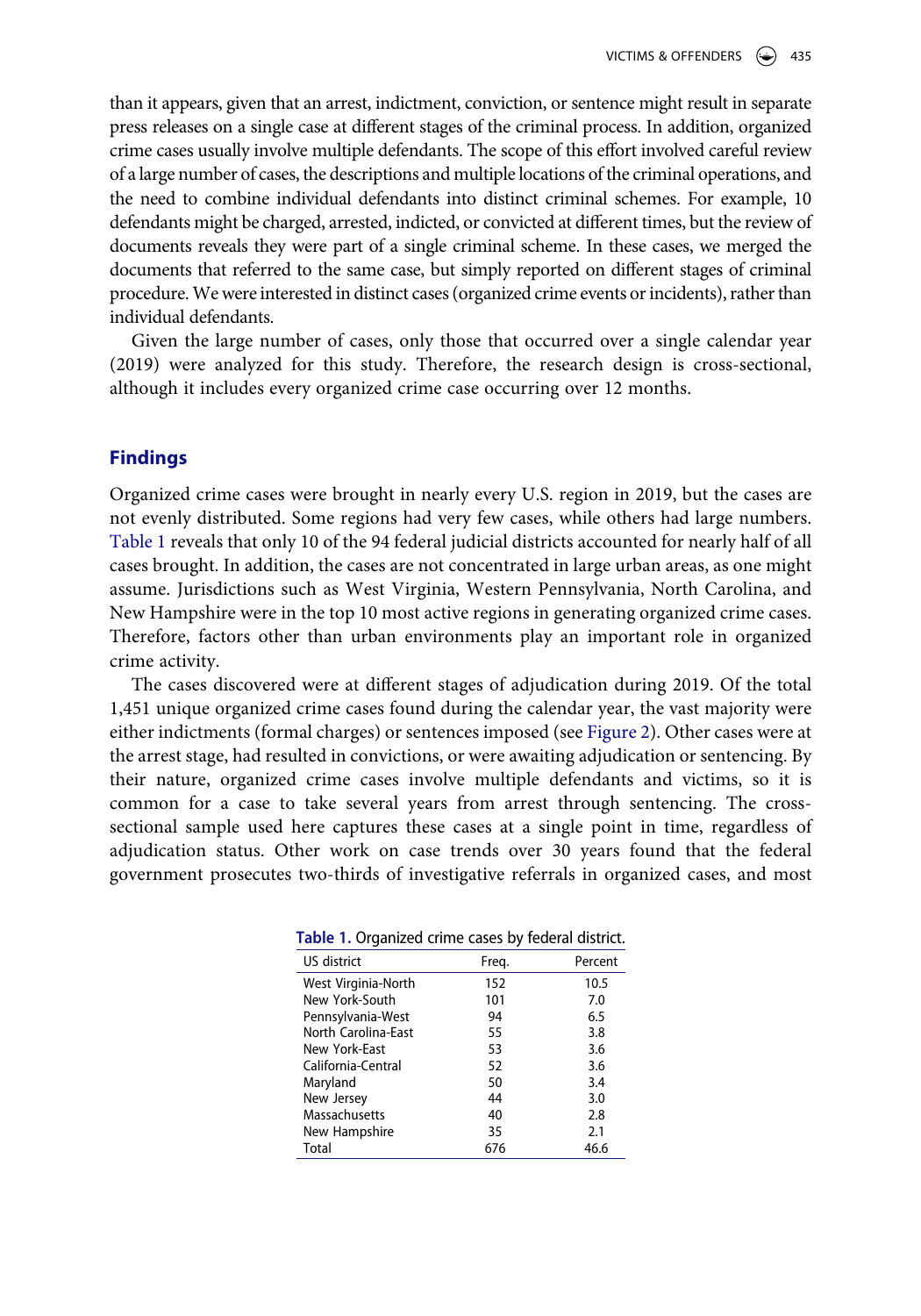<span id="page-6-0"></span>

**Figure 2.** Organized crime cases by adjudication status.

<span id="page-6-2"></span>of these adjudicated cases result in convictions (Artello & Albanese, [2019a\)](#page-11-17). Once a case is initiated, therefore, it is likely to result in a successful prosecution.

Given the increasingly transnational nature of organized crime, an effort was made to determine the extent to which these cases, occurring in the US, had documented connections to other regions of the world. The connections usually involved the supply or demand for an illicit product or service. In other cases, the criminal scheme occurred on one continent with victims located elsewhere, or it moved transnationally.

As shown in [Table 2](#page-6-1), 17% of all cases ( $N = 241$ ) prosecuted had proven connections outside the US. The largest percentage of cases (45.2%) involved North American connections outside the US (i.e., Mexico or Canada). The second largest group involved Central American countries (30.7%). These results are not surprising, because smuggling routes often take the closest, easiest, and most profitable path from supply to demand locations (Karson, [2014;](#page-11-18) Owens et al., [2014](#page-12-12); Tinti, [2014;](#page-12-13) UNODC, [2018\)](#page-12-14). Nevertheless, 13.7% of these cases that were prosecuted in the US had documented connections to Asia, and another 10.4% had connections to Europe, Africa, or the Middle East, illustrating the global reach of organized crime.

<span id="page-6-3"></span>An important part of this project was to identify the nature of the organized crimes prosecuted, as a reflection of both their incidence and level of public/government concern. [Table 3](#page-7-0) summarizes the nature of the lead (primary) charges that resulted in prosecution. These charges are grouped into 10 substantive categories of illegal behavior. Drug trafficking was, by far, the most common charge (72.8%), followed by racketeering/extortion cases (13.3%). The other types of crimes occurred much less frequently, but there were significant numbers of cases involving human trafficking, fraud/counterfeiting, cybercrime, and money laundering.

Organized crime cases are often complex, because the offenses are occurring as part of an ongoing criminal enterprise. Therefore, multiple illicit activities often occur simultaneously and over time. [Table 4](#page-7-1) presents these data, illustrating that racketeering/extortion was the

| Number | Percent |  |  |  |
|--------|---------|--|--|--|
| 109    | 45.2    |  |  |  |
| 74     | 30.7    |  |  |  |
| 33     | 13.7    |  |  |  |
| 8      | 3.3     |  |  |  |
| 9      | 3.7     |  |  |  |
| 4      | 1.7     |  |  |  |
| 4      | 1.7     |  |  |  |
| 241    | 100     |  |  |  |
|        |         |  |  |  |

<span id="page-6-1"></span>**Table 2.** Transnational connections in organized crime cases.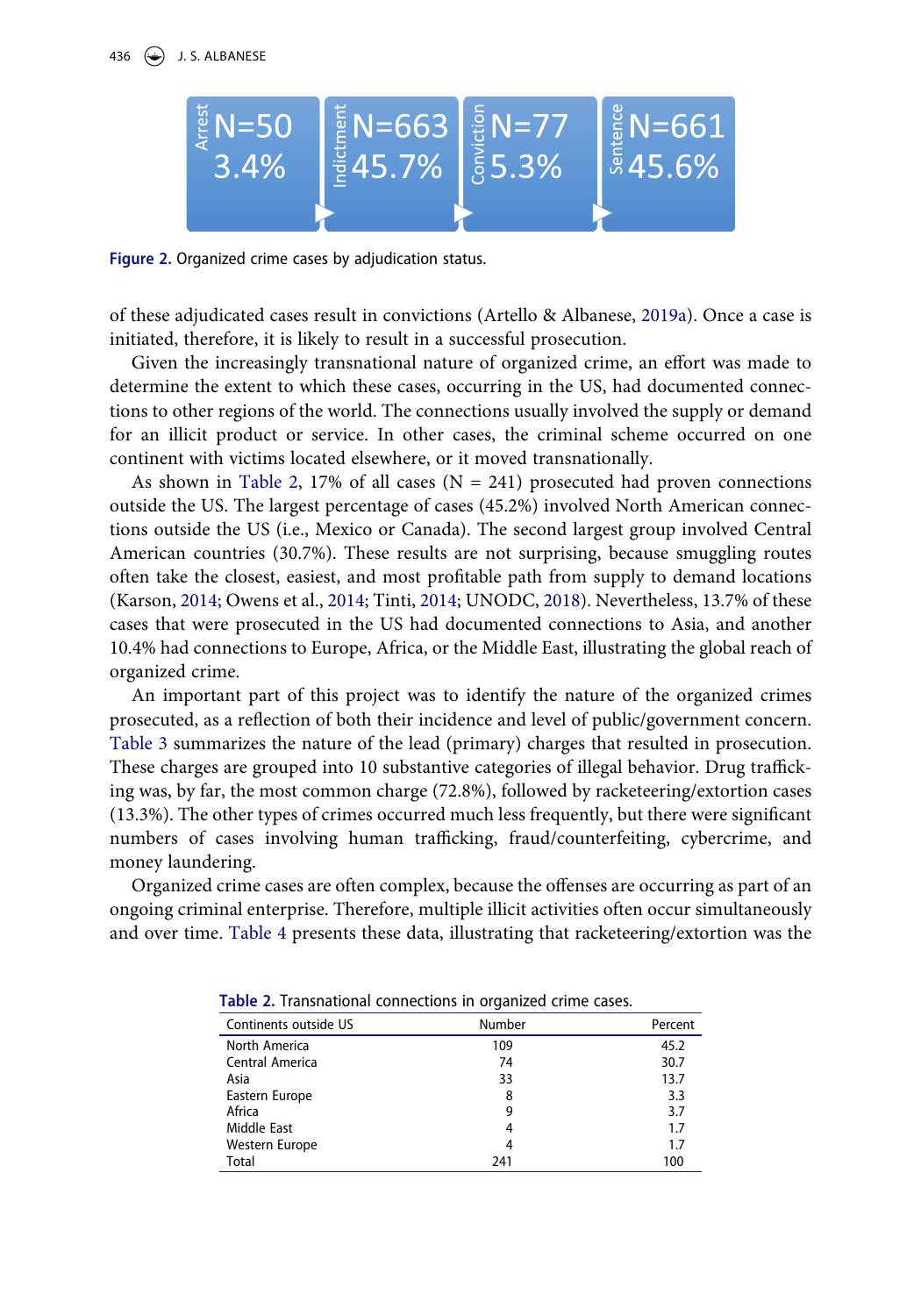| Lead Crime Type                  | Number | Percent |
|----------------------------------|--------|---------|
| Drug trafficking                 | 1,052  | 72.8    |
| RICO/extortion/violence          | 192    | 13.3    |
| Human trafficking                | 46     | 3.2     |
| Fraud & counterfeit goods        | 39     | 2.7     |
| Cybercrime                       | 38     | 2.6     |
| Money laundering                 | 33     | 2.3     |
| Corruption, bribery, obstruction | 20     | 1.4     |
| Firearms trafficking             | 14     | 1       |
| Gambling bus./dog fighting       | 7      | 0.5     |
| Wildlife, Environment crimes     | 5      | 0.3     |
| Total                            | 1.446  | 100     |
|                                  |        |         |

<span id="page-7-0"></span>**Table 3.** Charges brought in US organized crime cases.

most common second- and third-level charge in organized crime cases. This finding indicates that the ongoing organization of the group or network behind the activity (racketeering) and the threats needed to enforce illicit authority and compliance (extortion) were also a focus of these organized crime prosecutions. In addition to prosecuting the substantive offense, it is clear that prosecutions also were directed at the organized crime group itself in operating an ongoing criminal enterprise.

It also is shown in [Table 4](#page-7-1) that money laundering is a commonly charged second or thirdlevel offense (ranked #2 and #3, respectively). This suggests the placing and moving the profits from illicit enterprises is a focus of organized crime prosecutions (when such evidence is available). Similarly, cybercrimes are the #3 and #4 most commonly charged offenses in cases involving multiple crimes, suggesting a significant role of illicit cyber activity in contemporary organized crime cases. When considering the range of organized crime offenses, this empirical examination is similar in result in the hypothesized spectrum of organized crimes (Holmes, [2016;](#page-11-19) Sergi, [2017](#page-12-15); Wright, [2006\)](#page-13-1). Therefore, the types of organized crime cases prosecuted in practice are similar in content to those included by authors writing on the subject.

<span id="page-7-3"></span><span id="page-7-2"></span>The nature and size of organized crime groups prosecuted vary considerably. The average number of defendants per case was six, although cases ranged from one defendant to several hundred. Organized crime groups with specific names also were captured in this search. Groups identified by name appeared in 297 cases with a total of 179 distinct groups named in the more than 1,400 total prosecutions. [Table 5](#page-8-0) identifies the top 14 groups identified by frequency of appearance in these criminal cases. These 14 groups include all those groups named in at least three criminal prosecutions, representing 41% of all groups identified by name during 2019.

| Second & Third Level Charges     | <b>Number</b> | Percent | 2ndRank | 3rdRank |
|----------------------------------|---------------|---------|---------|---------|
| Drug trafficking                 | 16            | 17.6    |         |         |
| RICO/extortion/violence          | 30            | 33      |         |         |
| Human trafficking                |               | 6.6     |         |         |
| Fraud & counterfeit goods        |               | 8.8     |         |         |
| Cybercrime                       |               | 14.3    |         |         |
| Money laundering                 | 3             | 14.3    |         |         |
| Bribery, corruption, obstruction |               | 2.2     |         |         |
| Firearms trafficking             |               | 2.2     |         |         |
| Gambling business/dog fighting   |               |         |         |         |
| Wildlife, Environment crimes     |               | Ι.Ι     | 10      |         |
| Total                            |               | 100     |         |         |

<span id="page-7-1"></span>**Table 4.** Second and third-level charges in organized crime cases.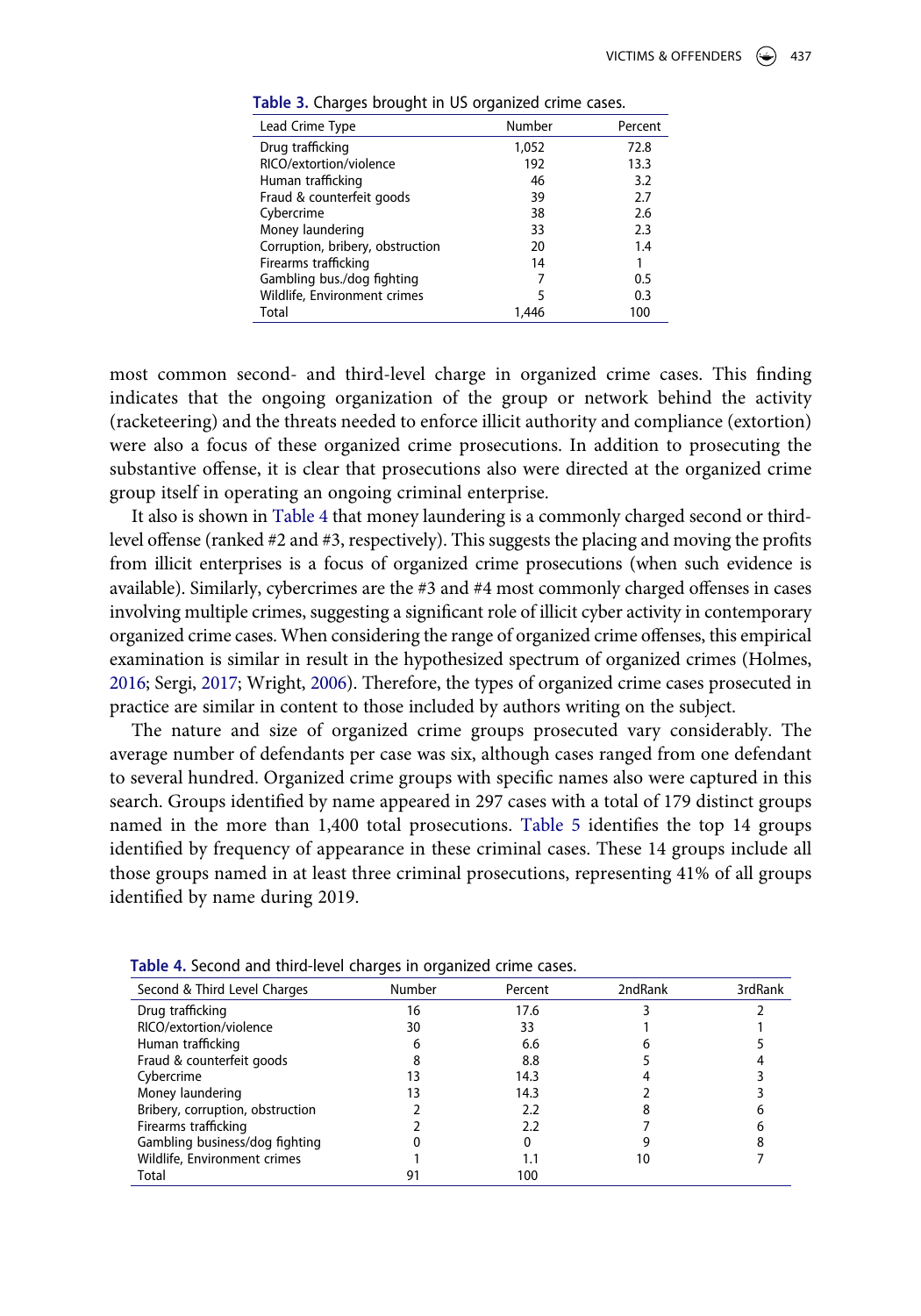| OC Groups & Gangs                 | N         | % of all cases |
|-----------------------------------|-----------|----------------|
| Total groups identified           | 279       | 19.3%          |
| Total different groups identified | 179       |                |
| Top 14 Groups Involved:           | 115 cases | 41%            |
| MS-13 (La Mara Salvatrucha)       | 28        | 9.4            |
| Greenway Boy Killas (GBK)         | 22        | 7.4            |
| Gangster Disciples (GD)           | 9         | 3              |
| Nine Trey Gangsters (Blood gang)  | 8         | 2.7            |
| Almighty Latin Kings Nation       | 7         | 2.4            |
| SCO gang                          |           | 2.4            |
| Kingsmen Motorcycle Club          | 6         | 2              |
| Sinaloa Cartel, Mexico            | 5         | 1.7            |
| Hillside Enterprise               | 5         | 1.7            |
| <b>Black P-Stones</b>             | 4         | 1.4            |
| Nuestra Familia prison gang       | 4         | 1.4            |
| Trained to Go (TTG)               | 4         | 1.4            |
| Murdaland mafia Piru Bloods gang  | 3         |                |
| Colombo organized crime family    | 3         |                |

<span id="page-8-0"></span>**Table 5.** Organized crime groups named in criminal cases.

As [Table 5](#page-8-0) illustrates, a number of street gangs and drug trafficking organizations are represented in the top 14 groups identified, reflecting the strong concentration of drug trafficking cases prosecuted. Many are groups with Mexican or Central American origins. Only one traditional mafia group was in the top 14 list. Of course, many organized crime operations do not have identifiable names or affiliations, but it can be seen that such affiliations existed in nearly 20% of all organized crime cases prosecuted.

### **Limitations**

This study reviews one calendar year of organized crime prosecutions in the United States. The primary limitations of this work are two: cross-sectional design and official data source. This project examined all cases (1,451) prosecuted during calendar year 2019 in the US. In order to examine trends over time, it would be necessary to review cases over multiple years, which requires greater resources than are currently available. Such a multi-year perspective would also have to account for other longitudinal factors, such as changing federal prosecution priorities over time, world events (e.g., COVID-19, economic recessions), and related factors that might also influence prosecution trends. These factors are amorphous in that their role in the causal chain of events is difficult to assess.

<span id="page-8-1"></span>It is noted, however, that an earlier examination of organized crime cases found no significant increases in prosecution referrals over time (Artello & Albanese, [2019](#page-11-20)). Therefore, there have not been wide fluctuations year-to-year in the US, although the total number of organized crime cases has declined over the last 30 years in favor of other prosecution targets. For example, immigration cases now comprise the largest percentage of federal criminal prosecutions in the United States, due to a recent surge in prosecuting these cases as crimes beginning in 2017 (TRAC, [2020](#page-12-16); U.S. Sentencing Commission, [2020](#page-12-17)).

<span id="page-8-2"></span>A second limitation is the use of official data. Government prosecutions against organized crime reflect its priorities, and not necessarily changes in the nature of organized crime itself. As noted earlier, however, Windle and Silke [\(2019](#page-13-0)) review of 160 published research articles on organized crime found that the vast majority relied on official data,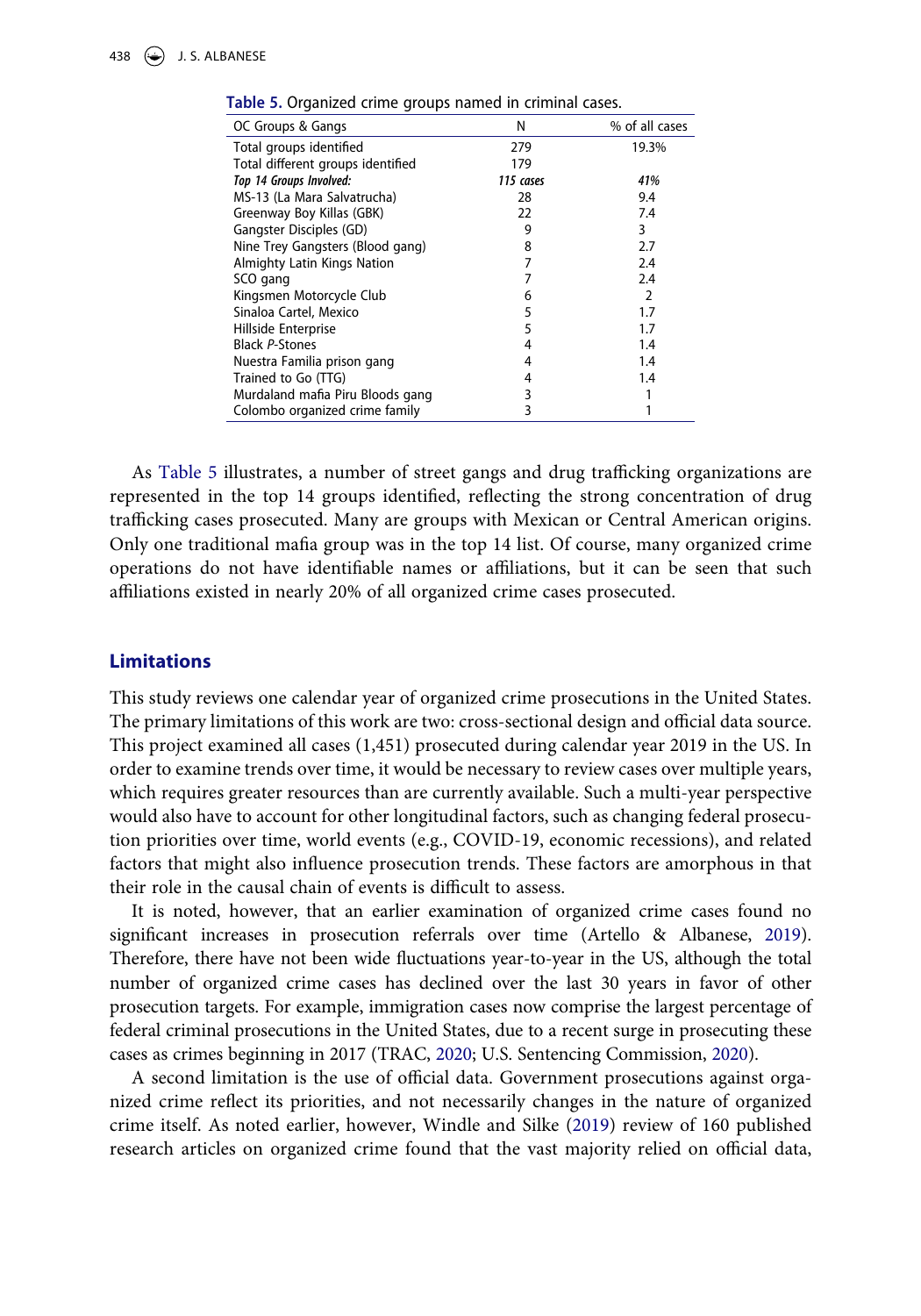given the limits of funding, and the time and access required to conduct interviews of offenders, victims, or others.

Nevertheless, this study reflects the universe of organized crime cases prosecuted in the US over a full calendar year. This group of more than 1,400 cases reflects significant government investigative and prosecution effort against organized crime. It provides many insights into the nature of organized crime activity uncovered during this period.

#### **Discussion & conclusions**

A central aspect of the vast majority of organized crimes – financial gain – provides an anchor for directing future research and policy in the field in order to highlight the similarities, rather than the differences, among the various types of organized crime. Although white-collar financial crime often involves frauds in the legitimate sector to deceive victims, organized crime activities seek profit through provision of illicit goods and services for which the public is willing to pay (Friedrichs, [2010](#page-11-3); Holmes, [2016](#page-11-19); Marriott, [2020](#page-12-18); Soltes, [2016](#page-12-19)). Therefore, the fraudulent methods and deviation from legitimate business activity, that characterize whitecollar crimes, are replaced by trafficking and distribution of illicit products and services as part of an ongoing criminal enterprise that characterizes organized crime.

<span id="page-9-2"></span>Comparing the current emphasis in organized crime research (see [Figure 1\)](#page-3-0) to actual cases prosecuted, there are both similarities and differences that emerge. The contemporary research literature focuses primarily on racketeering/extortion (36%), corruption (14%), human trafficking (10%) drug trafficking (11%), cybercrime/fraud (8%), and wildlife/environmental crimes (9%). Recent organized crime prosecutions, occurring during a similar timeframe, are dominated by drug trafficking, racketeering/extortion, human trafficking, fraud/counterfeit goods, cybercrime, and money laundering (see [Tables 3 and 4\)](#page-7-0). Therefore, research studies focus more on corruption and environmental crimes than do actual prosecutions, whereas criminal prosecutions focus on fraud/counterfeiting and money laundering more do than the research studies identified in this review.

On the other hand, both research and prosecution efforts devote significant effort to organized crime involving racketeering/extortion, human trafficking, and cybercrime, illustrating the dominance of these contemporary manifestations of organized crime. It remains to be seen whether actual prosecutions will follow the research lead to investigating corruption and environmental crimes (Chin & Murillo, [2020;](#page-11-21) Williams, [2019\)](#page-13-2). In the same fashion, the future is uncertain whether more research will follow the prosecution focus on fraud/counterfeiting and money laundering offenses (see Jurva, [2018;](#page-11-22) Lallerstedt, [2018\)](#page-12-20).

<span id="page-9-1"></span><span id="page-9-0"></span>The differences between organized crime and white-collar crime are well documented, but their similar objectives often overlooked. This research offers insight into the nature of organized crime through an examination of a large number of prosecuted cases. The specific types of illicit activities, groups, and locations identified here offer insight into the nature of organized uncovered through prosecutions, how it is similar and different to the current research on the subject, and its similarity in motive to white-collar financial crimes. It is noteworthy that organized crime prosecutions are widely distributed geographically, and include many non-urban areas. In addition, most of the organized crime cases prosecuted occurred entirely within the US. It remains to be investigated whether this characterizes the true nature of organized crime activity occurring, or whether it reflects the difficulty in discovering and proving transnational crimes.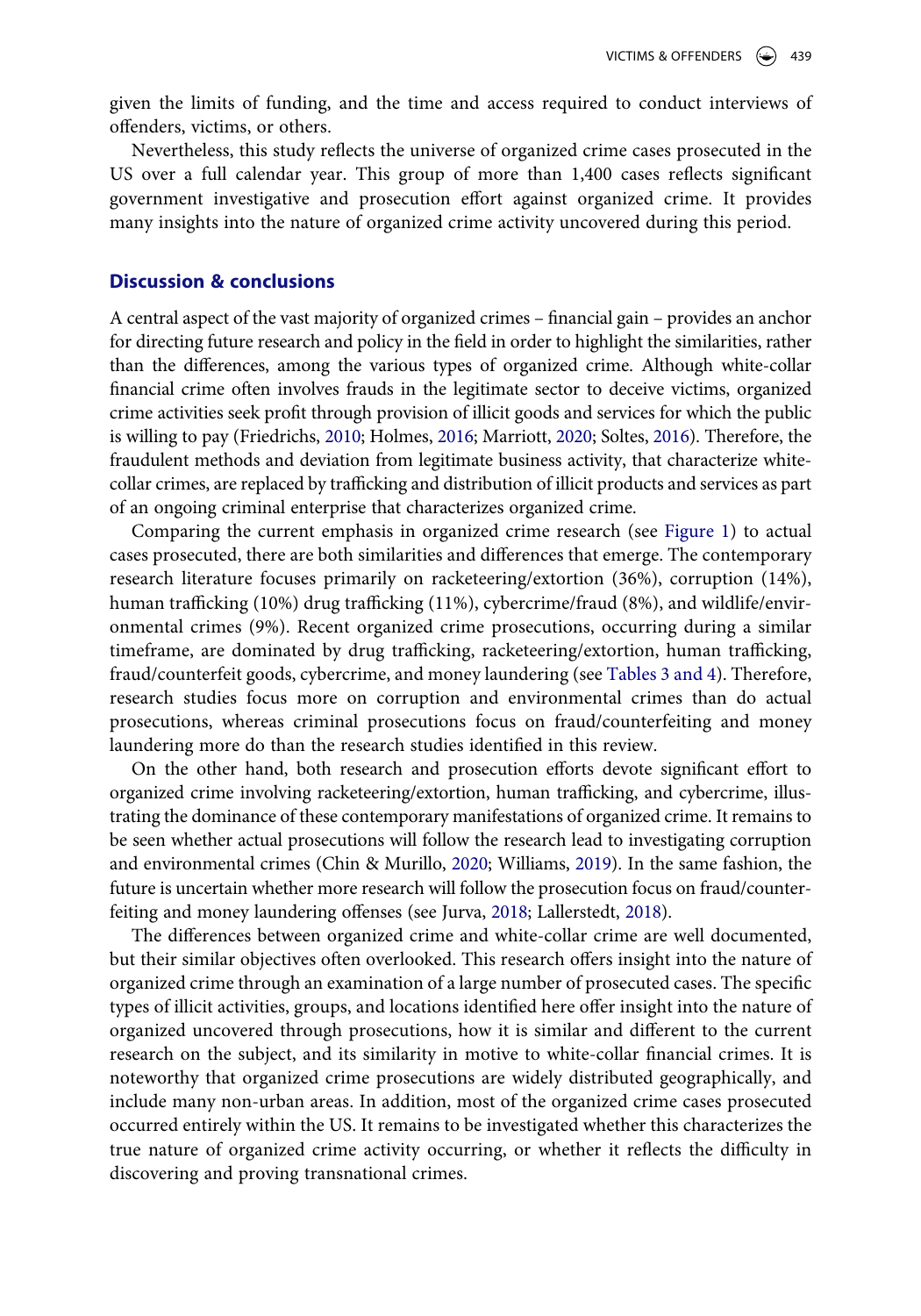<span id="page-10-2"></span>In a study of financing-related aspects of organized crime in 27 EU member states, it was found that "intelligence gathering by law enforcement agencies has typically been focused on identifying members of criminal groups and tracing illicit goods or services they sell, whereas their financial transactions have rarely been traced" (Center for the Study of Democracy, [2015,](#page-11-23) p. 419). An important finding of this research is how often the structure of an organized crime group or network is the focus of criminal prosecutions. This is revealed in the significant number of cases that involve prosecutions for racketeering/ extortion, money laundering, and corruption – -all crimes needed to *protect* an illicit enterprise and its profits, rather than as direct *income-producing* activity as an important source of revenue. It has also been observed that corruption "is one of the primary enabling activities" of organized crime that "make possible and/or facilitate the conduct" for the profit-making provision of illicit goods and services (Reed, [2009\)](#page-12-21).

<span id="page-10-4"></span><span id="page-10-3"></span>In 2011, The US National Security Council released its *Strategy to Combat Transnational Organized Crime*. Its recommended "priority actions" included two categories of substantive crimes: (1) disrupting drug trafficking due to its prevalence and high-level of profits which funds other criminal activities, and (2) protecting the financial system and strategic markets against transnational-organized crime. This emphasis included cybercrime, money laundering, and asset forfeiture (National Security Council, [2011](#page-12-22)). These two priority areas are clearly reflected in the prosecuted cases reported here with drug trafficking the most common substantive offense, and money laundering the most common second and thirdlevel offense charged. Cybercrime cases closely followed money laundering as second and third-level charges. This finding suggests that public/government emphasis and attention given to specific types of crimes can result in shifting the targets of investigation and prosecutions. What remains to be seen is whether research findings can similarly be highlighted to draw attention to other kinds of serious organized crime that currently lack the same prosecution priority (i.e., corruption and environmental crimes).

The challenge for the future is to find ways to use more robustly funded research to highlight "emerging" or newly discovered crimes. A greater effort must then be made to disseminate these findings to a wider audience (that includes both the general public and government decision-makers) in an effort to move forward research findings about new kinds of criminal activity into public priorities that are acted upon, in order to reduce their incidence and harm. In this way, we can move away from finding the organized crime we're looking for, to finding newly discovered types of organized crime identified as emerging threats.

#### **Disclosure statement**

No potential conflict of interest was reported by the author(s).

#### **ORCID**

Jay S. Albanese **b** http://orcid.org/0000-0003-4496-8147

#### **References**

<span id="page-10-1"></span><span id="page-10-0"></span>Albanese, J. S. [\(1995](#page-2-0)). *White Collar crime in America*. Prentice Hall. Albanese, J. S. [\(2015](#page-1-0)). *Organized crime: From the mob to transnational organized crime*. Routledge.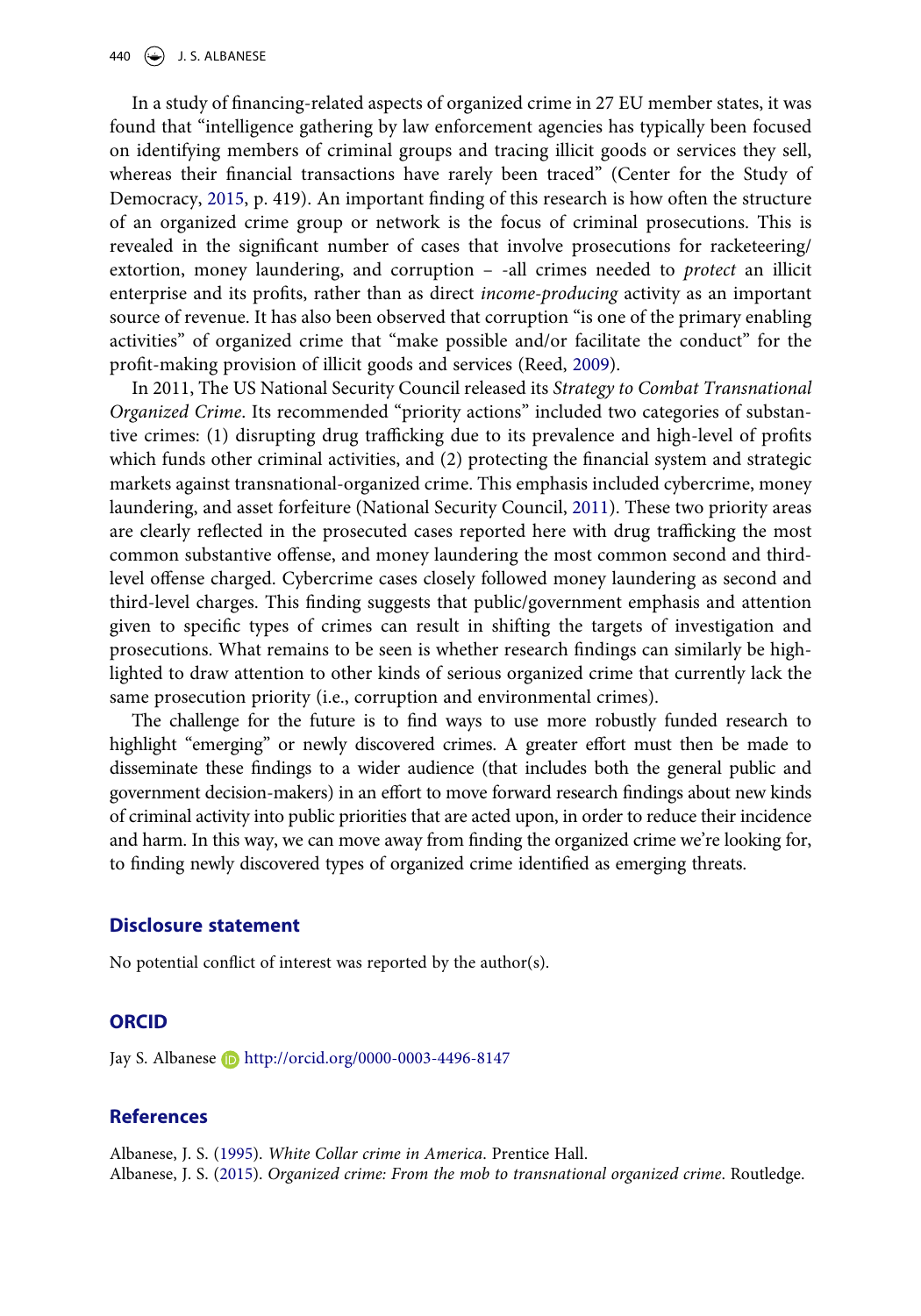- <span id="page-11-16"></span>Albanese, J. S., & Artello, K. [\(2019](#page-4-0)). The behavior of corruption: An empirical typology of public corruption by objective & method. *Journal of Criminology, Criminal Justice, Law & Society*, *20*(1), 1–12.
- <span id="page-11-10"></span>Albini, J. L., & McIllwain, J. S. ([2013\)](#page-2-1). *Deconstructing organized crime*. McFarland & Company.
- <span id="page-11-20"></span>Artello, K., & Albanese, J. S. [\(2019](#page-8-1)). Investigative decision-making in public corruption cases: Factors influencing case outcomes. *Social Sciences*, *5*(1), 1–15. [https://www.tandfonline.com/doi/full/10.](https://www.tandfonline.com/doi/full/10.1080/23311886.2019.1670510) [1080/23311886.2019.1670510](https://www.tandfonline.com/doi/full/10.1080/23311886.2019.1670510)
- <span id="page-11-17"></span>Artello, K., & Albanese, J. S. ([2019a](#page-6-2)). The calculus of public corruption cases: Hidden decisions in investigations and prosecutions. *Journal of Criminal Justice and Law*, *3*(1), 21–36. [http://uhd.edu/](http://uhd.edu/academics/public-service/jcjl/Documents/Volume%203%20Issue%201%20Article%202%20Artello%20Albanese%202019.pdf) [academics/public-service/jcjl/Documents/Volume%203%20Issue%201%20Article%202%](http://uhd.edu/academics/public-service/jcjl/Documents/Volume%203%20Issue%201%20Article%202%20Artello%20Albanese%202019.pdf)  [20Artello%20Albanese%202019.pdf](http://uhd.edu/academics/public-service/jcjl/Documents/Volume%203%20Issue%201%20Article%202%20Artello%20Albanese%202019.pdf)
- <span id="page-11-13"></span>Asmann, P., Dalby, C., & Robbins, S. ([2020](#page-2-2), May 4). *Six ways coronavirus is impacting organized crime in the Americas*. Insightcrime.org. [https://www.insightcrime.org/news/analysis/coronavirus](https://www.insightcrime.org/news/analysis/coronavirus-organized-crime-latin-america/)[organized-crime-latin-america/](https://www.insightcrime.org/news/analysis/coronavirus-organized-crime-latin-america/)
- <span id="page-11-14"></span>Behar, R. [\(2020](#page-2-2), March 27). *Organized crime in the time of corona*. Forbes. [https://www.forbes.com/](https://www.forbes.com/sites/richardbehar/2020/03/27/organized-crime-in-the-time-of-corona/#2f5224150d5b) [sites/richardbehar/2020/03/27/organized-crime-in-the-time-of-corona/#2f5224150d5b](https://www.forbes.com/sites/richardbehar/2020/03/27/organized-crime-in-the-time-of-corona/#2f5224150d5b)
- <span id="page-11-15"></span>Belger, T. ([2019,](#page-2-2) December 26). *The 11 richest countries with the biggest organized crime problems*. Yahoo Finance. [https://finance.yahoo.com/news/best-worst-countries-organised-crime-ranked](https://finance.yahoo.com/news/best-worst-countries-organised-crime-ranked-world-economic-forum-davos-homicide-rate-054509313.html)[world-economic-forum-davos-homicide-rate-054509313.html](https://finance.yahoo.com/news/best-worst-countries-organised-crime-ranked-world-economic-forum-davos-homicide-rate-054509313.html)
- <span id="page-11-2"></span>Benson, M. L., & Simpson, S. S. ([2018](#page-2-0)). *White-collar crime: An opportunity perspective* (3rd ed.). Routledge.
- <span id="page-11-11"></span>Catino, M. [\(2019](#page-2-3)). *Mafia organizations: The visible hand of criminal enterprise*. Cambridge University Press.
- <span id="page-11-23"></span>Center for the Study of Democracy. ([2015](#page-10-2)). *Financing of organised crime*. European Commission.
- <span id="page-11-6"></span>Chambers, C. ([2012](#page-2-4)). Can you ever regulate the virtual world against economic crime? *Journal of International Commercial Law & Technology*, *7*(4), 339–349. [https://www.neliti.com/publications/](https://www.neliti.com/publications/28762/can-you-ever-regulate-the-virtual-world-against-economic-crime) [28762/can-you-ever-regulate-the-virtual-world-against-economic-crime](https://www.neliti.com/publications/28762/can-you-ever-regulate-the-virtual-world-against-economic-crime)
- <span id="page-11-21"></span>Chin, S., & Murillo, Y. [\(2020\)](#page-9-0). *Has environmental crime changed during the COVID-19 crisis?*  Global Initiative against Transnational Organized Crime. [https://globalinitiative.net/covid](https://globalinitiative.net/covid-environment/)[environment/](https://globalinitiative.net/covid-environment/)
- <span id="page-11-7"></span>Edelhertz, H. ([1980](#page-2-5)). Transnational White-Collar crime: A developing challenge and need for response. *Temple Law Quarterly*, *53*(4), 1114–1148.
- <span id="page-11-8"></span>Engdahl, O., & Larsson, B. [\(2016\)](#page-2-5). Duties to distrust: The decentering of economic and White-Collar crime policing in Sweden. *British Journal of Criminology*, *56*(3), 515–536. [https://doi.org/10.1093/](https://doi.org/10.1093/bjc/azv070) [bjc/azv070](https://doi.org/10.1093/bjc/azv070)
- <span id="page-11-0"></span>Finckenauer, J. O. [\(2005](#page-1-0)). Problems of definition: What is organized crime? *Trends in Organized Crime*, *8*(3), 63–83. <https://doi.org/10.1007/s12117-005-1038-4>
- <span id="page-11-12"></span>Finckenauer, J. O. [\(2007\)](#page-2-3). *Mafia and organized crime*. Oneworld Publications.
- <span id="page-11-3"></span>Friedrichs, D. O. [\(2010\)](#page-2-0). *Trusted criminals: White Collar crime in contemporary society* (4th ed.). Wadsworth.
- <span id="page-11-4"></span>Geis, G. ([1992](#page-2-0)). White-Collar crime: What is it? In K. Schlegel & D. Weisburd (Eds.), *White-Collar crime reconsidered*. Northeastern University Press.
- <span id="page-11-1"></span>Hagan, F. E. [\(1983](#page-1-0)). 'Organized crime' and 'organized crime': Indeterminate problems of definition. *Trends in Organized Crime*, *9*(4), 127–137. <https://doi.org/10.1007/s12117-006-1017-4>
- <span id="page-11-5"></span>Hirschi, T., & Gottfredson, M. [\(1987](#page-2-6)). Causes of White-Collar crime. *Criminology*, *25*(4), 961. [https://](https://doi.org/10.1111/j.1745-9125.1987.tb00827.x) [doi.org/10.1111/j.1745-9125.1987.tb00827.x](https://doi.org/10.1111/j.1745-9125.1987.tb00827.x)
- <span id="page-11-19"></span>Holmes, L. ([2016](#page-7-2)). *Advanced introduction to organised crime*. Elgar Publishing.
- <span id="page-11-22"></span>Jurva, G. ([2018](#page-9-1)). *Five-part series — Counterfeit goods: Money laundering in plain sight*. Thomson Reuters Legal Executive Institute. [https://www.legalexecutiveinstitute.com/counterfeit-goods](https://www.legalexecutiveinstitute.com/counterfeit-goods-money-laundering/)[money-laundering/](https://www.legalexecutiveinstitute.com/counterfeit-goods-money-laundering/)
- <span id="page-11-18"></span>Karson, L. ([2014\)](#page-6-3). *American smuggling as White Collar crime*. Routledge.
- <span id="page-11-9"></span>Kryvoi, Y. [\(2018](#page-2-5)). Economic crimes in international investment law. *International & Comparative Law Quarterly*, *67*(3), 577–605. <https://doi.org/10.1017/S0020589318000131>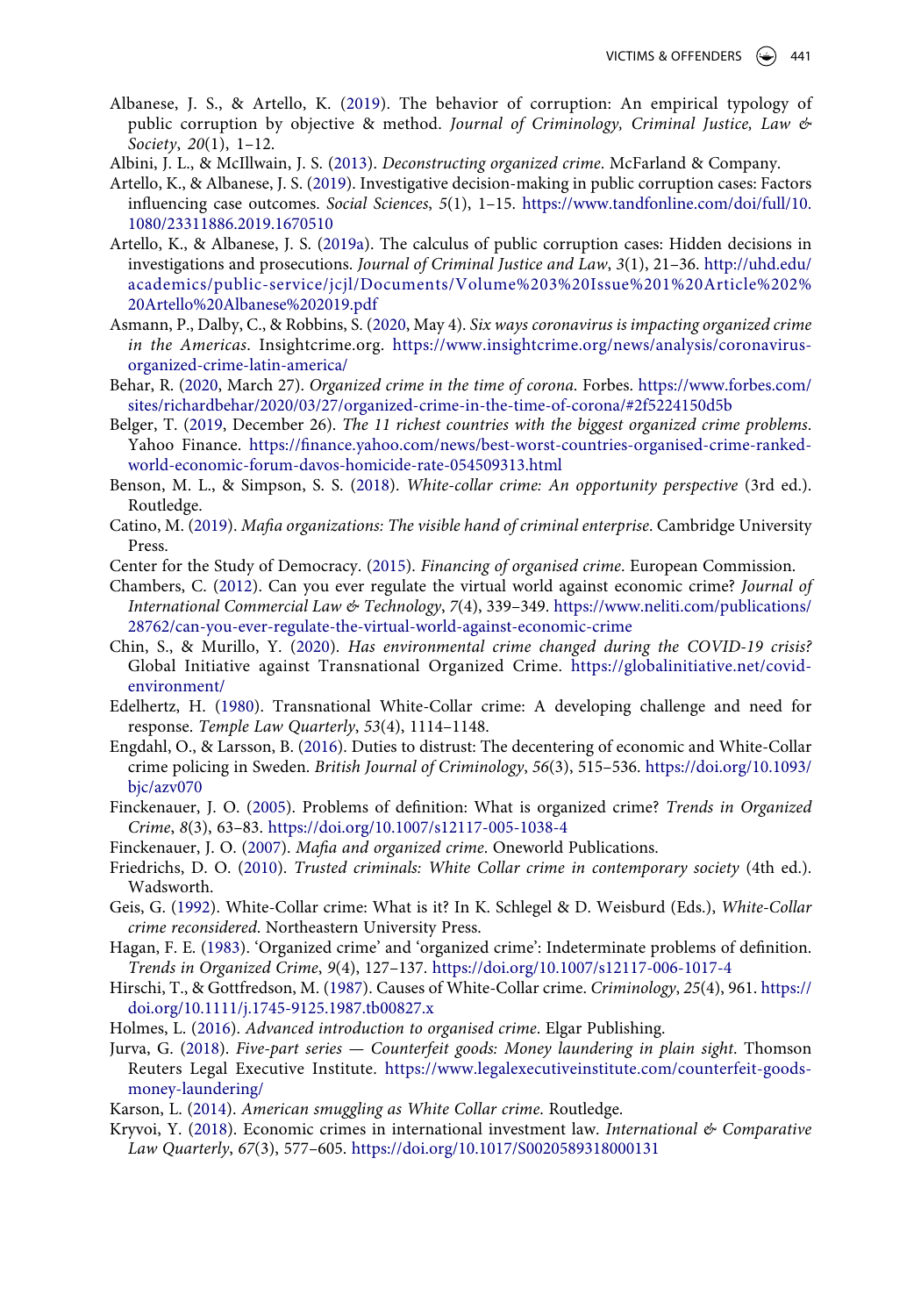- <span id="page-12-8"></span>Kumar, I., & Tidey, A. [\(2020](#page-2-7), March 3). COVID-19: Organised crime groups 'adapting' with 'new crime trends', interpol warns. *Euronews.com*.
- <span id="page-12-20"></span>Lallerstedt, K. ([2018\)](#page-9-1). Measuring illicit trade and its wider impact. In V. Comilli (Ed.), *Organized crime and illicit trade*. Palgrave Macmillan.
- <span id="page-12-9"></span>Mahadevan, P. [\(2020\)](#page-2-8). *Cybercrime threats during the COVID-19 epidemic*. Global Initiative Against Transnational Organized Crime. [https://globalinitiative.net/wp-content/uploads/2020/04/](https://globalinitiative.net/wp-content/uploads/2020/04/Cybercrime-Threats-during-the-Covid-19-pandemic.pdf)  [Cybercrime-Threats-during-the-Covid-19-pandemic.pdf](https://globalinitiative.net/wp-content/uploads/2020/04/Cybercrime-Threats-during-the-Covid-19-pandemic.pdf)
- <span id="page-12-0"></span>Maltz, M. ([1985\)](#page-1-0). On defining organized crime. In H. Alexander & G. Caiden (Eds.), *The politics and economics of organized crime*. Lexington Books.
- <span id="page-12-18"></span>Marriott, L. [\(2020\)](#page-9-2). White-Collar crime: The privileging of serious financial fraud in New Zealand. *Social & Legal Studies*, *29*(4), 486–506. <https://doi.org/10.1177/0964663919883367>
- <span id="page-12-7"></span>Muggah, R. ([2020](#page-2-2), May 8). *The pandemic has triggered dramatic shifts in the global criminal underworld*. Foreign Policy. [https://foreignpolicy.com/2020/05/08/coronavirus-drug-cartels](https://foreignpolicy.com/2020/05/08/coronavirus-drug-cartels-violence-smuggling/)[violence-smuggling/](https://foreignpolicy.com/2020/05/08/coronavirus-drug-cartels-violence-smuggling/)
- <span id="page-12-22"></span>National Security Council. [\(2011\)](#page-10-3). *Strategy to combat transnational organized crime*. Retrieved June 1, 2020, from [https://obamawhitehouse.archives.gov/administration/eop/nsc/transna](https://obamawhitehouse.archives.gov/administration/eop/nsc/transnational-crime) [tional-crime](https://obamawhitehouse.archives.gov/administration/eop/nsc/transnational-crime)
- <span id="page-12-5"></span>Nicaso, A., & Danesi, M. [\(2017](#page-2-3)). *Made men: Mafia culture and the power of symbols, rituals, and myth*. Rowman & Littlefield.
- <span id="page-12-12"></span>Owens, C., Dank, M., Breaux, J., Bañuelos, I., Farrell, A., Pfeffer, R., & McDevitt, J. [\(2014\)](#page-6-3). *Understanding the organization, operation, and victimization process of labor trafficking in the United States*. Urban Institute.
- <span id="page-12-21"></span>Reed, Q. ([2009](#page-10-4)). *Squeezing a balloon? Challenging the nexus between organised crime and corruption*. U4 Anti-Corruption Resources Centre. Retrieved June 3, 2020, from [https://www.](https://www.u4.no/publications/squeezing-a-balloon-challenging-the-nexus-between-organised-crime-and-corruption-2.pdf) [u4.no/publications/squeezing-a-balloon-challenging-the-nexus-between-organised-crime-and](https://www.u4.no/publications/squeezing-a-balloon-challenging-the-nexus-between-organised-crime-and-corruption-2.pdf)[corruption-2.pdf](https://www.u4.no/publications/squeezing-a-balloon-challenging-the-nexus-between-organised-crime-and-corruption-2.pdf)
- <span id="page-12-15"></span>Sergi, A. [\(2017\)](#page-7-3). Mafia and organised crime: The spectrum and the models. In Anna Sergi (Ed.), *From Mafia to organised crime. Critical criminological perspectives* (pp. 21–59). Palgrave Macmillan.
- <span id="page-12-19"></span>Soltes, E. ([2016\)](#page-9-2). *Why do they do it? Inside the mind of the White Collar criminal*. Public Affairs.
- <span id="page-12-2"></span>Steffensmeier, D. [\(1989](#page-2-6)). On the causes of White-Collar crime: An assessment of Hirschi and Gottfredson's claims. *Criminology*, *27*(2), 347. <https://doi.org/10.1111/j.1745-9125.1989.tb01036.x>
- <span id="page-12-3"></span>Sutherland, E. ([1940](#page-2-6)). White-Collar criminality. *American Sociological Review*, *5*(1), 1–12. [https://doi.](https://doi.org/10.2307/2083937) [org/10.2307/2083937](https://doi.org/10.2307/2083937)
- <span id="page-12-10"></span>Tilley, N., & Hopkins, M. [\(2008\)](#page-2-8). Organized crime and local businesses. *Criminology & Criminal Justice: An International Journal*, *8*(4), 443–459. <https://doi.org/10.1177/1748895808096469>
- <span id="page-12-13"></span>Tinti, P. ([2014\)](#page-6-3). *Illicit trafficking and instability in Mali: Past, present and future*. Global Initiative against Transnational Organized Crime.
- <span id="page-12-16"></span>TRAC. ([2020](#page-8-2)). *Federal criminal prosecutions plummet in wake of COVID-19*. Transactional Records Access Clearinghouse. <https://trac.syr.edu/tracreports/crim/609/>
- <span id="page-12-4"></span>U.S. Department of Justice. ([2020](#page-2-9)). *Narcotics and organized crime*. Retrieved May 15, 2020, from <https://www.justice.gov/usao-edpa/divisions/criminal-division>
- <span id="page-12-17"></span>U.S. Sentencing Commission. ([2020\)](#page-8-2). *Fiscal year 2019 overview of federal criminal cases*. Retrieved May 27, 2020, from [https://www.ussc.gov/sites/default/files/pdf/research-and-publications](https://www.ussc.gov/sites/default/files/pdf/research-and-publications/research-publications/2020/FY19_Overview_Federal_Criminal_Cases.pdf) [/research-publications/2020/FY19\\_Overview\\_Federal\\_Criminal\\_Cases.pdf](https://www.ussc.gov/sites/default/files/pdf/research-and-publications/research-publications/2020/FY19_Overview_Federal_Criminal_Cases.pdf)
- <span id="page-12-14"></span>UNODC. ([2018](#page-6-3)). *Global study on smuggling of migrants 2018*. United Nations Office on Drugs and Crime.
- <span id="page-12-6"></span>Viano, E. C., Magallanes, J., & Brid, L. [\(2004](#page-2-3)). *Transnational organized crime: Myth, power, and profit*. Carolina Academic Press.
- <span id="page-12-1"></span>Von Lampe, K. [\(2000\)](#page-1-1). *Definitions of organized crime*. Retrieved June 1, 2020, from [www.organized](http://www.organized-crime.de/organizedcrimedefinitions.htm)[crime.de/organizedcrimedefinitions.htm](http://www.organized-crime.de/organizedcrimedefinitions.htm)
- <span id="page-12-11"></span>Weber, J., & Kruisbergen, E. W. ([2019](#page-2-8)). Criminal markets: The dark web, money laundering and counterstrategies - An overview of the 10th research conference on organized crime. *Trends in Organized Crime*, *22*(3), 346–356. <https://doi.org/10.1007/s12117-019-09365-8>